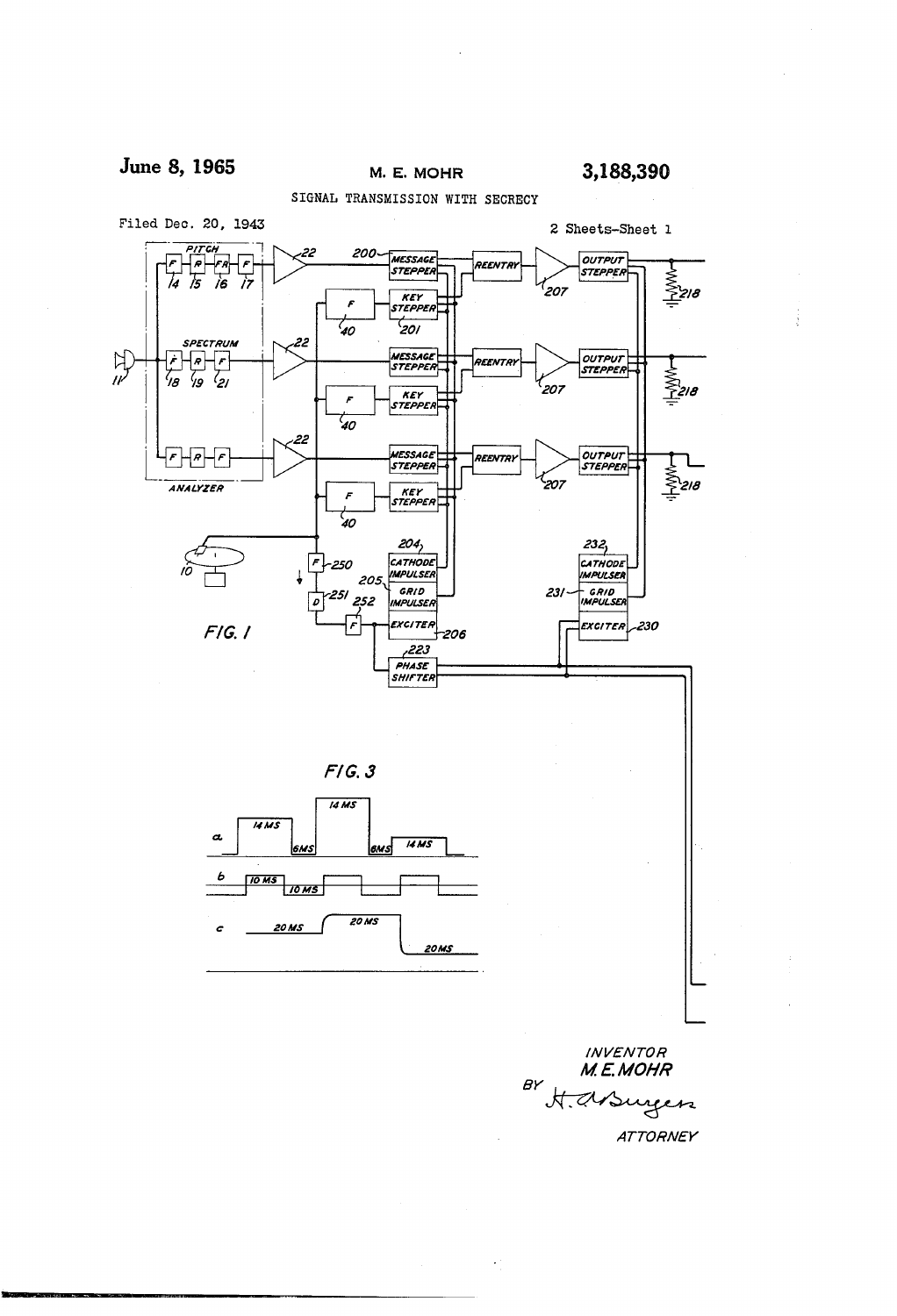## June 8, 1965 M. E. MOHR 3,188,390

SIGNAL TRANSMISSION WITH SECRECY



**INVENTOR** M.E. MOHR  $BV$  $M$ . O. Su reco

**ATTORNEY**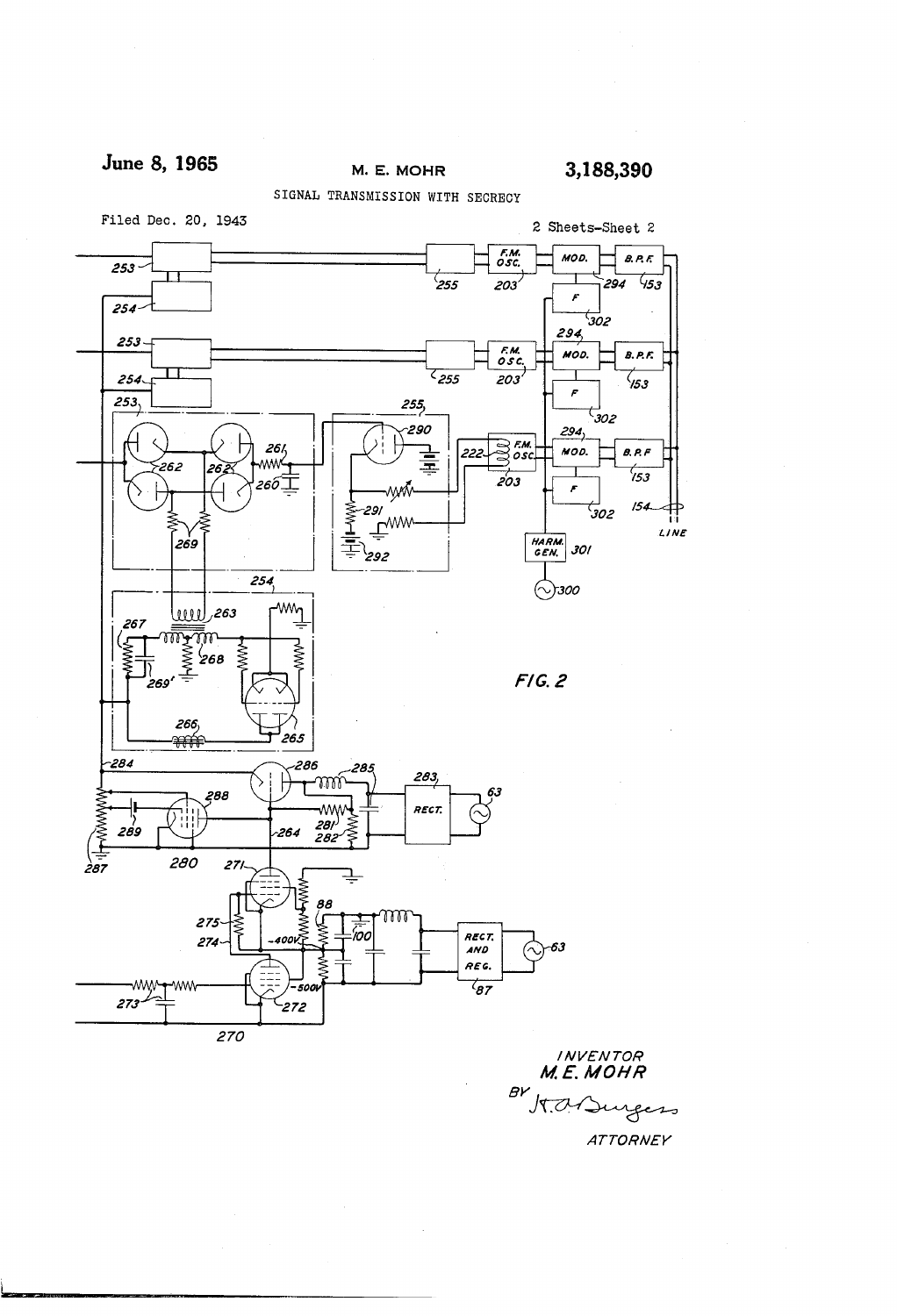## **United States Patent Office**

Ul

## **3,188,390** Patented June 8, 1965

 $\vec{1}$ 

3,188,390<br>SIGNAL TRANSMISSION WITH SECRECY Milton E. Mohr, Summit, N.J., assignor to Bell Telephone Laboratories, incorporated, New York, N.Y., a corporation of New York Fiied Dec. 20, 1%3, Ser. No. 514596

5 Ciaims. {CL 179-1.5)

The present invention relates to message transmission with privacy and is in the nature of a modification of and  $10$ improvement upon the privacy system disclosed in the ap plication of Lundstrom and Schimpf, Serial No. 456,322, filed August 27, 1942.<br>In that application disclosure, input speech waves are

first analyzed, as in the vocoder, into pitch-defining and 15 amplitude-defining or spectrum currents existing in sepa~ rate circuits; secret key waves are added to these various currents, and the resulting waves are put through reentry circuits and, in one form of circuit, through output steppers. The output steppers comprise groups of gas- 20 filled tubes whose grids are exposed for periodic brief instants of time to the Waves from the reentry circuits to cause varying numbers of the tubes in a group to fire at different times depending upon the instantaneous ampli tude of the waves applied to the stepper grids at the in- 25 stants of exposure. In this way, stepped output waves are produced. In order to restore the gas-filled stepper tubes to normal just prior to each new exposure, their plate voltage is driven to zero for a short interval. This results in short spaces of zero current between the im pulses of output current. In the Lundstrom-Schimpf dis closure, for example, the current puises have uniform length of 14 milliseconds and are separated by 6 milli second spaces. 30

In some cases such as in radio transmission in which  $35$ certain fading effects are encountered, it may be desirable to produce for transmission a stepped wave which does not fall periodically to zero but which is an uninterrupted current of stepped form.

This may be especially true where the stepped waves or impulses are to be used for frequency modulating carrier or subcarrier waves, in which case the spaced pulses produce greater excursions of frequency than does an uninterrupted, stepped wave.

The object of this invention is to convert pulses with intervening dips or spaces into a stepped wave in which the dips or spaces are eliminated.

In the form of the invention to be disclosed herein, this object is accomplished by sampling the pulses at their peak amplitudes and placing a proportionate charge on a condenser, which is maintained until the next sampling time when the charge is made proportional to the pulse amplitude existing at that sampling instant. The voltage across this condenser varies with time in the form of the stepped wave which is desired.

The invention will be more clearly understood from the following detailed description taken in connection with the accompanying drawings in which:

FIGS. 1 and 2, when placed beside each other with<br>FIG. 1 at the left, show a schematic circuit diagram of a transmitting terminal of the type shown in the Lundstrom-Schimpf application modiñed to incorporate the improvement feature constituting the present invention; and ì 60

FIG. 3 shows diagrams of current versus time to be referred to in the description.

In the description which follows, all ot that part ot the system which is disclosed in detail in the Lundstrom and Schimpf application will be only brietly sketched in  $70$ order to afford a setting for describing in detail the pres ent invention. In the drawing, the same reference nu

E

metals are used to designate elements as are used in the Lundstrom-Schimpf disclosure for those circuit elements that are common to both disclosures.

40 Speech waves from microphone 11 or other input cir cuit are impressed on the analyzer shown as consisting of a pitch channel and a member of spectrum channels, such as ten, of which only two are indicated. The pitch channel includes filter 14, rectifier 15, frequency measuring circuit 16 and low-pass filter 17, and the spectrum channels include filter  $18$ , rectifier 19 and low-pass filter 21, all as shown by similarly numbered elements in the Lundstrom-Schimpf disclosure. Each of these channels, following the analyzer, includes an amplifier 22 which in practice may be a magnetic amplifier as in the Lundstrom-Schimpf disclosure. it will be understood that up to the amplifiers 22 these channels each carry a direct current of slowly varying amplitude, the maximum frequency component present being about 25 cycles. The amplified channel currents are impressed on the message steppers 200 which convert the channel currents to square pulses of varying amplitude. These currents have added to them key pulses also of square pulse iorm coming from the output terminals of a key stepper 201 associated with each message stepper. The key steppers are fed with key material from record 10, the key for each channel being selected on a frequency basis by means of individ ual filters 40. In the reentry circuit the summations of message plus key pulses are left unchanged so long as they are not in excess of a given amplitude correspond ing to about the maximum amplitude of the message pulses themselves. If they exceed this amplitude they are reduced by a fixed amount such that the resultant pulses in the output of the reentry circuit occupy no greater amplitude range than the message pulses do at the output of the message steppers. The currents after reentry are amplified at 287 and sent into the output steppers which reform the impulses into better form for transmission. The pulses appearing at the output sides of these output steppers, as already noted, are of 14 milliseconds duration separated by 6-millisecond spaces, and the pulses vary in amplitude in fixed steps. The form of these pulses is indicated in FIG. 3, at  $a$ .

The timing of the steppers 200, 201 and the output steppers is controlled from a 50-cycle wave derived from  $45$ the record 10. Two waves of a few hundreds of cycles frequency separated by 50 cycles frequency difference are selected by filter 250 and beat together in detector 251 to derive a 50-cycle wave which is selected by filter 2352 and impressed on exciter circuit 206. The latter con trols the cathode impulser 204 and grid impulser 205 to supply interrupted voltages to the plate and grid circuits of the stepper tubes to cause them to be exposed for firing, at certain times, in response to the input voltage waves and to terminate the pulse period by interrupting the plate current. The output steppers are similarly controlled from exciter 23d, grid impulser 231 and cathode impulser 232. Since there is a time displacement between the exposure and restoring instants for the two tandem sets of Steppers, a phase shifter 223'is used to permit of such displacement while still using the same 50-cycle timing wave.

In the Lundstrom-Schimpf disclosure the output pulses from the output steppers are applied directly to the fre- $65$ quency modulation oscillators 203. In accordance with the present invention, certain apparatus is inserted be tween these two points of the system to provide for elimi nating the dip or space between pulses. This apparatus will now be described.

This apparatus is shown for convenience as contained within boundary lines or boxes 253, 254 and 255 for each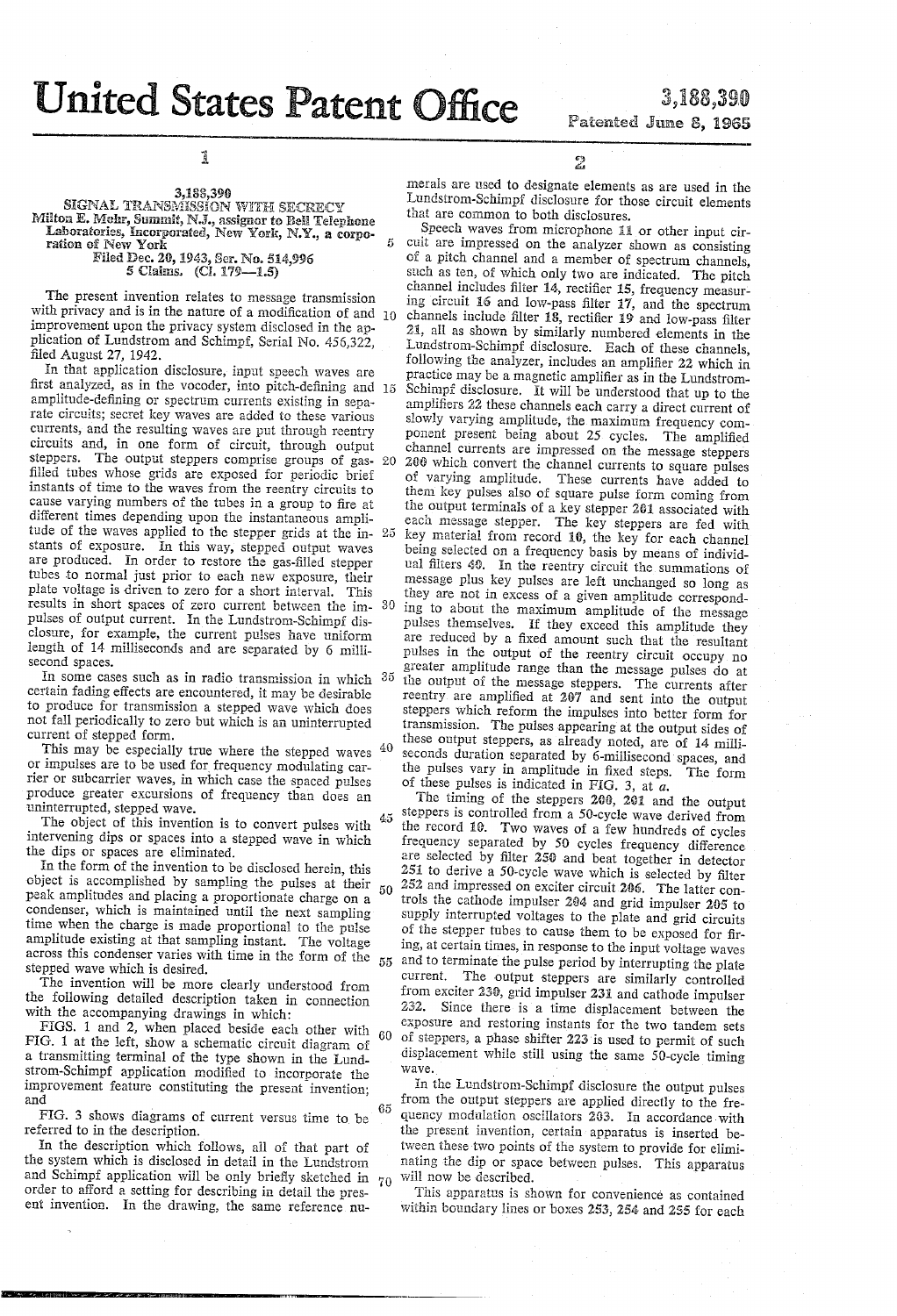$\overline{5}$ 

channel, together with an exciter circuit 270 and pulsing supply circuit 280 common to all channels.

Before describing this apparatus in detail reference will first be made to FIG. 3. As stated, the output stepper output current is indicated at  $a$  as consisting of 14millisecond pulses of varying height spaced apart 6 milli seconds. Since the spaces are to be eliminated, the pulses when reformed in accordance with this invention will be 20 milliseconds in length and will step directly from one height to the next as indicated at  $c$  (except for a slight  $10$ rounding of corners due to reactances in the circuit). This is done by, in effect, exposing a condenser to the pulse throughout its middle portion, say for l0 millisec onds, and then cutting off the exposure for the next 10 milliseconds allowing the condenser to hold its charge for this second 10-millisecond period. The condenser is then exposed to the next pulse for 10 milliseconds, and so on. These exposure and cut-off times are indicated by the positive halves of the wave shown at  $b$ . It is seen the positive halves of the wave shown at *b*. It is seen that the condenser storage bridges over the 6-millisecond 20 spaces between the  $a$  pulses. The voltage appearing across the condenser is the desired stepped, uninterrupted wave

and this is indicated at c.<br>Reverting to FIG. 2, the condenser in question is condenser 260 in box 253 and it is exposed to the voltage 25 existing across resistor 218 in the output side of the out put stepper whenever the pairs of diodes 262 are thrown to low impedance condition by voltage applied to them from transformer 263. At all other times they have high impedance. The voltage applied to the diodes is of square wave form, shown at  $b$  in FIG. 3, and is derived via apparatus in box 254 from pulsing circuit 280 over lead 284, as will be more fully described. As shown by comparison of curves  $a$  and  $b$  the diodes become conducting just after the grid exposure pulse on the output steppers  $35$ has established a new signal value. 10 milliseconds later they become non-conducting due to the reversal of the square wave voltage, and remain so until the next cath ode impulser and grid impulser pulses have occurred and a new signal value has been established. During the non-  $40$ conducting interval the condenser holds its charge un changed, and at the beginning of the next conducting in terval it quickly assumes a new voltage corresponding to the new signal value.

The circuit shown in box 254 is for the purpose of 45 permitting the same  $+150$ -volt pulsing supply 280 to serve a plurality such as eleven of such circuits in parallel, and deliver a satisfactory square wave shape to each. To obtain isolation of the eleven circuits, it is necessary to feed the pulsed wave to them through transformers (263). The pulsing regulated power supply 280 (to be described presently) has a very low impedance during the conduct ing interval and a high impedance during the cut-off interval, which, when operating into a reactive load, such as transformer 263 and condenser 269, would distort the 55 wave shape. Therefore, the controlled plate resistance of the tube 265 is used to provide a relative low impedance during this cut-off interval without requiring that this resistance remain across the pulsing supply during the conducting interval. This is accomplished by using another winding 268 on the transformer 263 which drives the grid of the tube 265 negative when the pulsing supply is conducting and positive when the supply is cut off. Since, however, there is a small delay between the time the puls ing supply becomes conducting and the time the tube cuts off, it is necessary to include a small delay in the tube plate circuit to avoid momentarily overloading the puls ing supply. The inductance 266 is included for this pur pose.

The resistance 267 is included as a means of balancing 70 the direct current ampere turns in the secondary winding<br>transformer at 263 without danger of saturation and wave towing an equivalent and opposing current to flow in the primary winding. This permits the use of a small sized transformer at 263 without danger of saturation and wave 75 dissipated in the circuit resistances) to equalize the voltage

shape distortion. Resistances 269 limit the diode rectifica tion currents.

In one case where the pulsing supply was interrupted at 50 cycles per second, the condenser 269' and a value of 4 microfarads, resistor 267 was of the order of 60,000 ohms and the transformer 263 was of the small input type wound to have high impedance. These values are not to be taken as limiting but are given by way of example and can be varied widely to suit conditions.

30 The exciting circuit 270 comprises a pair of pentodes 271 and 272 supplied with plate and screen voltage from potentiometer resistance 88 connected across the filtered output of rectifier 87 fed from power source 63. The wave received through phase shifter  $223$  (FIG. 1) is, as stated, a 50-cycle wave each half-cycle of which is, therefore, of 10-milliseconds duration. Tube 271 is conducting at all times except when cut off by tube 272, which occurs every other half-cycle or every other 10 milliseconds period. The phase at which tube 272 starts to conduct is fixed with respect to the output stepper operate times by means of phase shifter 273 comprising series resistance and shunt capacity in proper proportion to give the de sired relative timing. As the control grid of tube 272 is driven in the positive direction the tube begins to pass current which flows (negatively) from the plate through lead  $274$  and resistor  $275$  to the  $-400$ -volt point on resistor 88, to the  $-500$ -volt point and to the cathode of tube 272. This current ñowing through resistor 275 cuts off tube 271. At the end of a half-cycle (10 milliseconds) the wave reverses on the control grid of tube 272 reduc ing the current through the tube to zero and tube 271 becomes conducting, its space current tiowing from the plate through lead 264 and through resistors 281 and 282 in series to ground  $100$  at one end of resistor 88 and to the cathode of tube  $271$  at  $-400$  volts. This causes a the cathode of tube  $271$  at  $-400$  volts. highly negative voltage to be applied to lead 264 for l0 millisecond periods, this voltage being sufficient to swing the grid of tube 286 beyond cut-off and interrupt the current supplied to conductor 284 from rectifier 283.

The pulsing circuit 280 comprises a power supply in the form of an alternating current source 63 and rectifier 283 followed by a filter 285 and regulating and switching tube 286. Ordinarily the tube 286 is passing current to the terminal resistance 287 one terminal of which is connected to lead 284 and the other terminal of which is connected to ground. Tube 288 acts as a measuring de-60 from tube 271 voltage on lead 264. Applications of negative voltage to lead 264 by tube 271 as described cause vice to detect small fluctuations in voltage in resistance 287 and control the impedance of regulating tube 286 in such direction and to such extent as to hold the terminal voltage across resistor 287 closely constant. Battery 289 is connected between the control grid of tube 288 and a tap point on resistor 287 of nominally the same (but op posite) voltage to ground as the voltage of the battery. The plate of tube 288 derives positive voltage from the positive terminal of rectifier 283 through series resistor 281. When the terminal voltage across resistor 287 has normal value the tube 288 is placing such a bias on the grid of regulator tube 286 as to maintain the normal sup-l ply of current to resistor 287, in the absence of a blocking from tube 271 voltage on lead 264. Applications of nega tube 286 to interrupt the current and deliver pulses to lead 284. This pulsing circuit in and of itself forms no part of the present invention but is claimed in the application of another.

It will be noted that when diodes 262 are in their con ducting condition, they afford a bilaterally conducting low impedance path between resistor 2ì8 and condenser 269. If the voltage existing across resistor 218'is higher than the terminal voltage across the condenser 260, charging current flows into the condenser to raise its voltage to equal that across resistor 218. If the condenser voltage exceeds the voltage across resistor 218, some condenser discharge current flows back through the diodes (and is